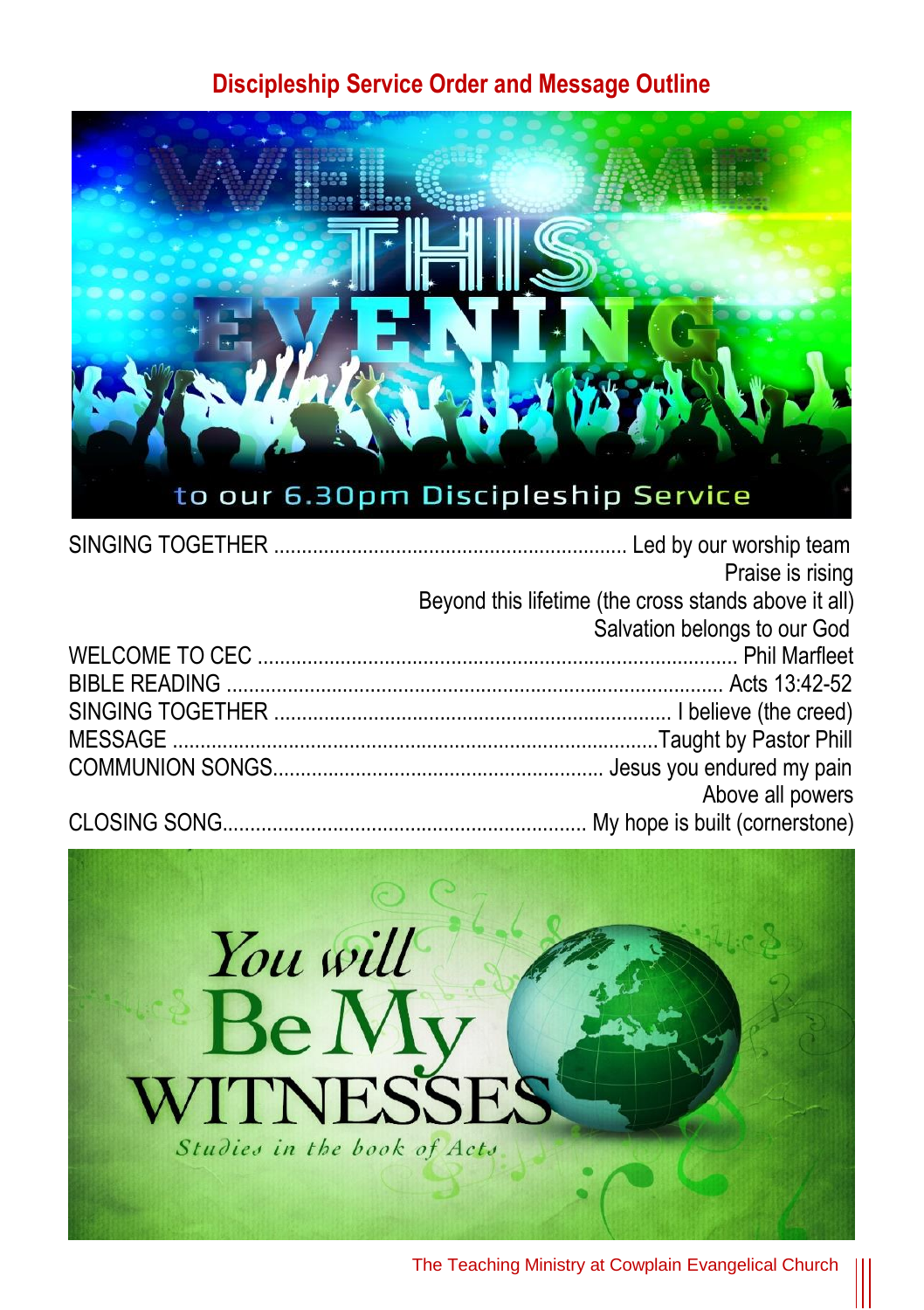## **You will be my witnesses #36 The dividing nature of the gospel Acts 13:42-52**

**Introduction**

**1. The \_\_\_\_\_\_\_\_\_\_\_\_\_\_\_\_\_\_\_\_\_\_\_\_\_\_\_\_\_ to the Gospel.**

**1. The people were \_\_\_\_\_\_\_\_\_\_\_\_\_\_\_\_\_\_\_\_\_\_\_\_\_\_\_.** Acts 13:42

**2. The people were \_\_\_\_\_\_\_\_\_\_\_\_\_\_\_\_\_\_\_\_\_\_\_\_\_\_\_.** Acts 13:43

**3. The people were \_\_\_\_\_\_\_\_\_\_\_\_\_\_\_\_\_\_\_\_\_\_\_\_\_\_\_.** Acts  $13.43$ 

 $\parallel$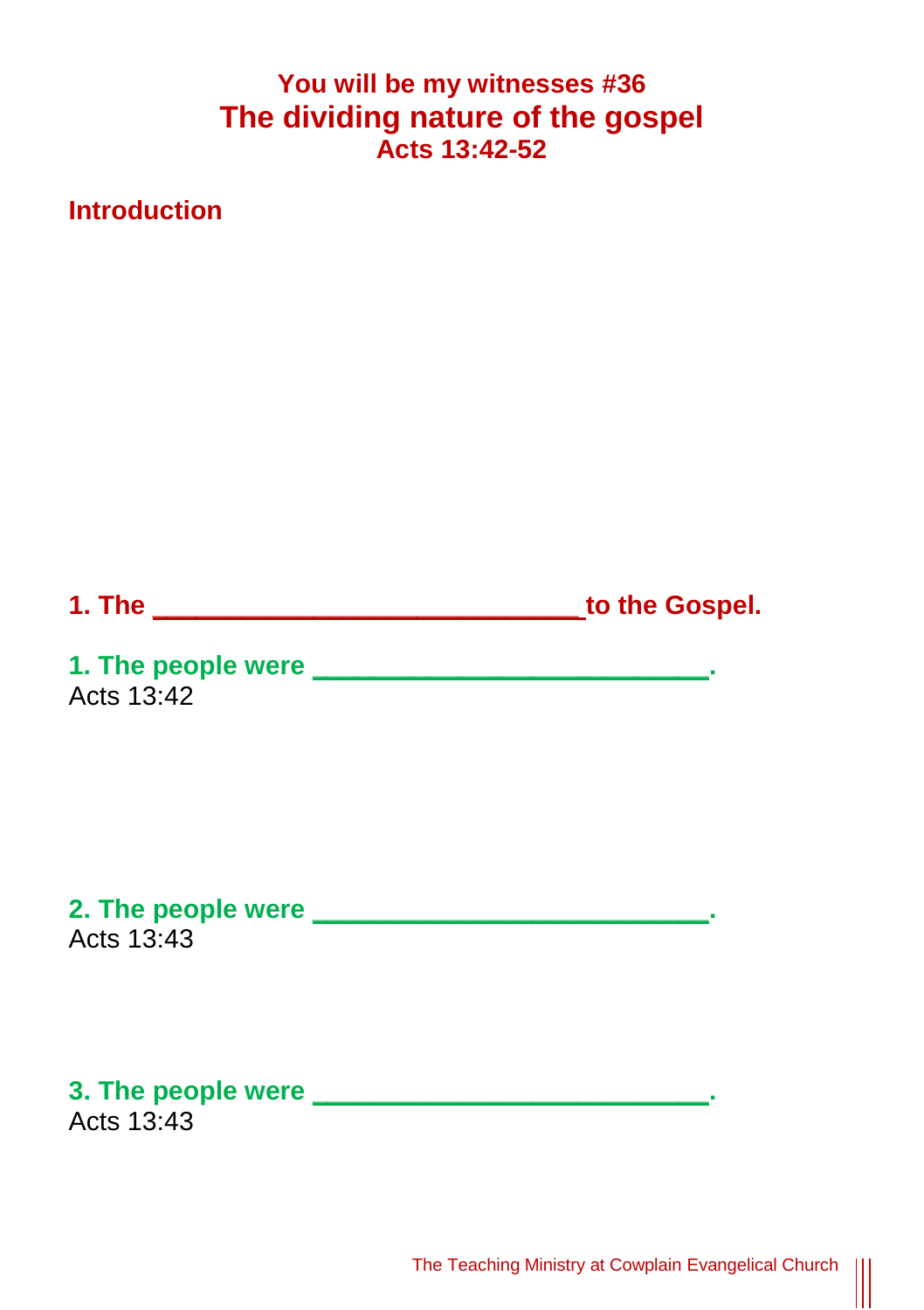1 John 2:19

Galatians 5:7-8

Galatians 5:1

Galatians 5:4

**4. The people were \_\_\_\_\_\_\_\_\_\_\_\_\_\_\_\_\_\_\_\_\_\_\_\_\_\_\_.** Acts 13:44

**2. The \_\_\_\_\_\_\_\_\_\_\_\_\_\_\_\_\_\_\_\_\_\_\_\_\_\_\_\_\_ to the Gospel.**

**1. The \_\_\_\_\_\_\_\_\_\_\_\_\_\_\_\_\_\_\_\_\_\_\_\_\_\_\_split.**  Acts 13:45

The Teaching Ministry at Cowplain Evangelical Church

 $\parallel$